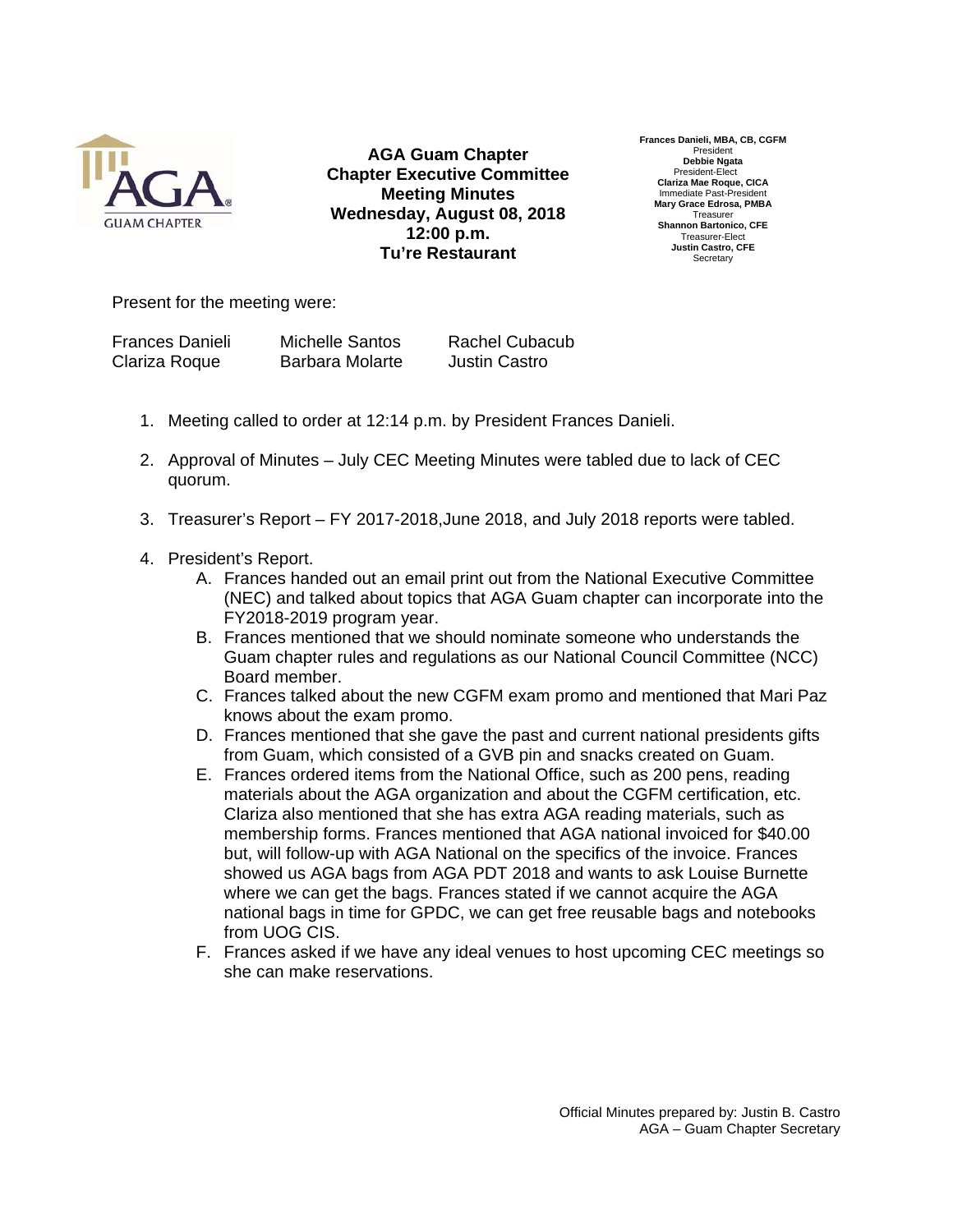- 5. Committee Reports:
	- A. Program Frances mentioned that Vince set-up a meeting with the Speaker on August 28 for 8:15 a.m. to meet that National President and wants Debbie to join them. Others interested in attending the meetings are also welcome to join with the National President. Vince is also waiting for the Governor's Office to give him a time for a meeting.
	- B. Education –

1) Clariza spoke on behalf of Rodalyn and stated that GPDC is the main focus of education and is currently finalizing the course matrix. She also mentioned that she wants to add an informative page on the AGA website about GPDC for anyone seeking more information.

2) Clariza mentioned she is confirming with Rodalynthat the next guest speaker for the August AGA membership meeting will be John Lynskey, the AGA national President. She said she will send out an email about the topic of the meeting and more information about the GPDC, such as who will be teaching the courses and what topics will be covered. Rachel inquired about how many members signed up for early registration and Clariza confirmed about 59 early attendees are registered so far. Rachel had a follow-up question about what is the goal for attendees and Clariza stated about 80 members. Frances inquired about other agency showing interest in attending the training.

3) Clariza stated that volunteers are needed to manage the registration booth during the event and will communicate with UOG JAS and AGA members. She also mentioned that Rodalyn is working on the logistics and that updates will be posted on the website.

- C. CGFM Tabled
- D. Membership– Tabled
- E. Young Professionals
	- 1) Rachel stated Jericho is the new UOG JAS President and is the co-chair for the Young Professionals Committee. Rachel mentioned that they are working on revamping the mentorship program. Rachel also mentioned about JAS volunteering for GPDC and wants to communicate with Pilar to also get GCC students to volunteer.
	- 2) Rachel mentioned that the CEC members should have an email vote for the FY2018-2019 program year budget.
	- 3) Frances inquired about the SOP for Young Professionals and Rachel stated that they can revisit the program after GPDC to look at the revenues.
- F. Accountability
	- 1) Barbara stated the she needs to request for the final financials. Clariza stated that Doreen Crisostomo generated the current CCR.
	- 2) Clariza inquired if AGA will have the Best CCR contest and Frances stated that the contest will be in December.Clariza mentioned that the rating system can be determined by Barbara.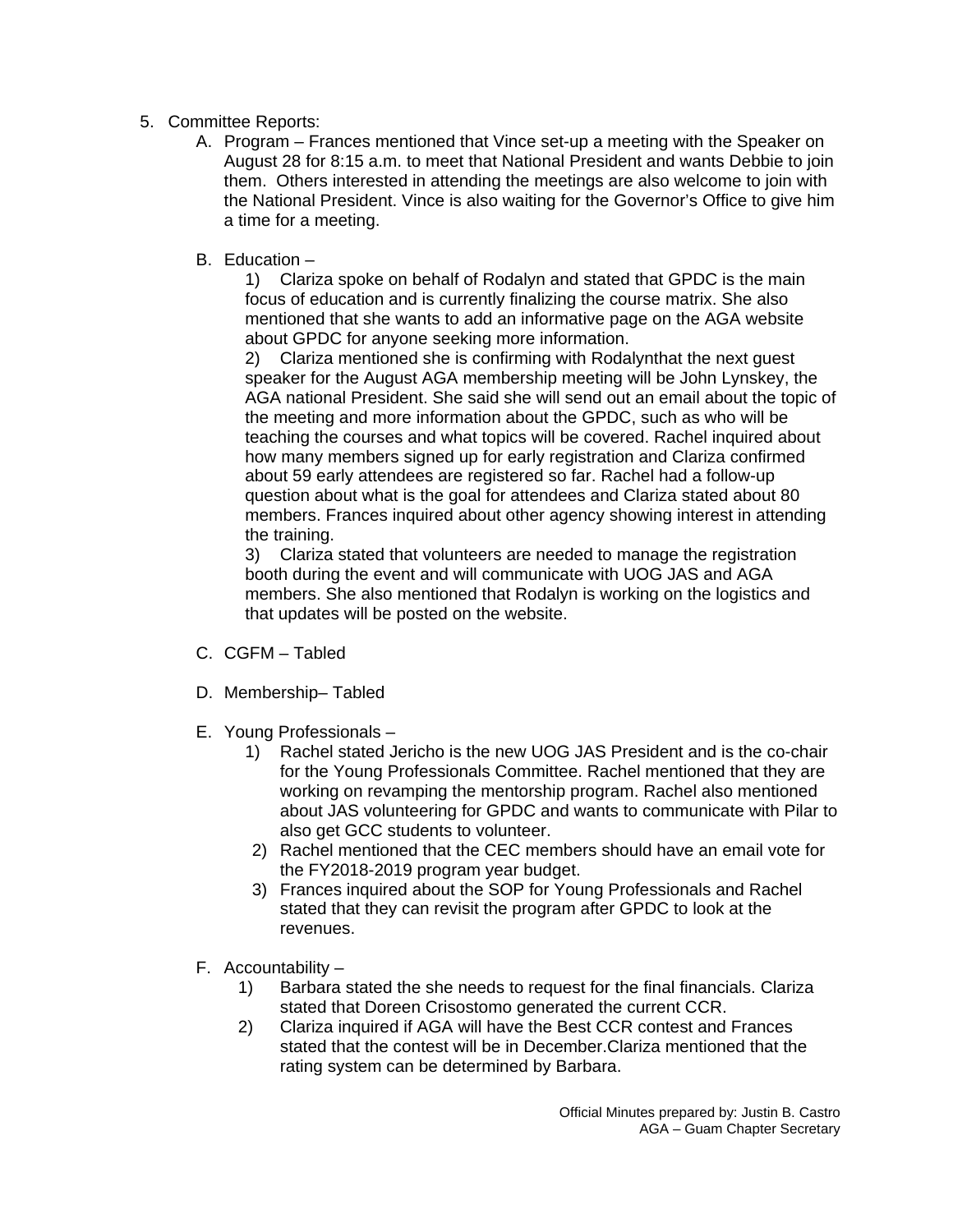- G. Community Service Frances stated that Margie sent an email about upcoming community service activities for program year FY2018-2019. The activities are as followed:
	- 1) Guam International Costal Clean Up
		- Date: Saturday, 9/15/18
		- Location: TBA
		- POC: Marlivn Guerrero
	- 2) Bank of Guam Get Smart About Credit
		- Date: TBA October
		- Location: TBA
		- POC: Chelsey Ting
	- 3) Food Drive
		- Date: November/December
		- Location: Guma San Jose/KusinanKamalenKaridat
	- 4) Salvation Army Bell Ringing
		- Date: December
		- Location: TBA
	- 5) Clothing/ Toy Drive
		- Date: Spring Cleaning Season
		- Donation to Salvation Army
	- 6) Earth Day Clean Up/ Bank of Guam Financial Presentation to Elementary School
		- Date: April
		- Location: TBA
	- 7) AGA Guam Chapter Accountability 5K
		- Date: Saturday, June 29, 2019
		- Frances stated that Margie will start coordinating the 5k logistics, such as the solicitations, bib sales at Hornet, and volunteer search. Frances mentioned the importance of locking down the date and suggested that AGA or Margie pay for the down payment.
- H. Newsletter and Website Clarizamentioned that the AGA newsletter will be quarterly this program year and is requesting for any AGA –related pictures or articles be emailed to her, so she can include them in the newsletter. She also mentioned that she recently gained access to all AGA's social media accounts and will be updating them.
	- 1) Clariza mentioned that she is transitioning to the new website platform to avoid any additional charges on Ricky's account.
	- 2) Clariza mentioned that AGA should create a photo archive on Flickr to archive past program years.
	- 3) Frances mentioned that she will forward a recommendation email from the National Marketing person to Clariza on how to improve the website.
- I. Scholarships –Tabled
- J. By-laws Frances mentioned that Yuka is interested in being the next By-laws Director.